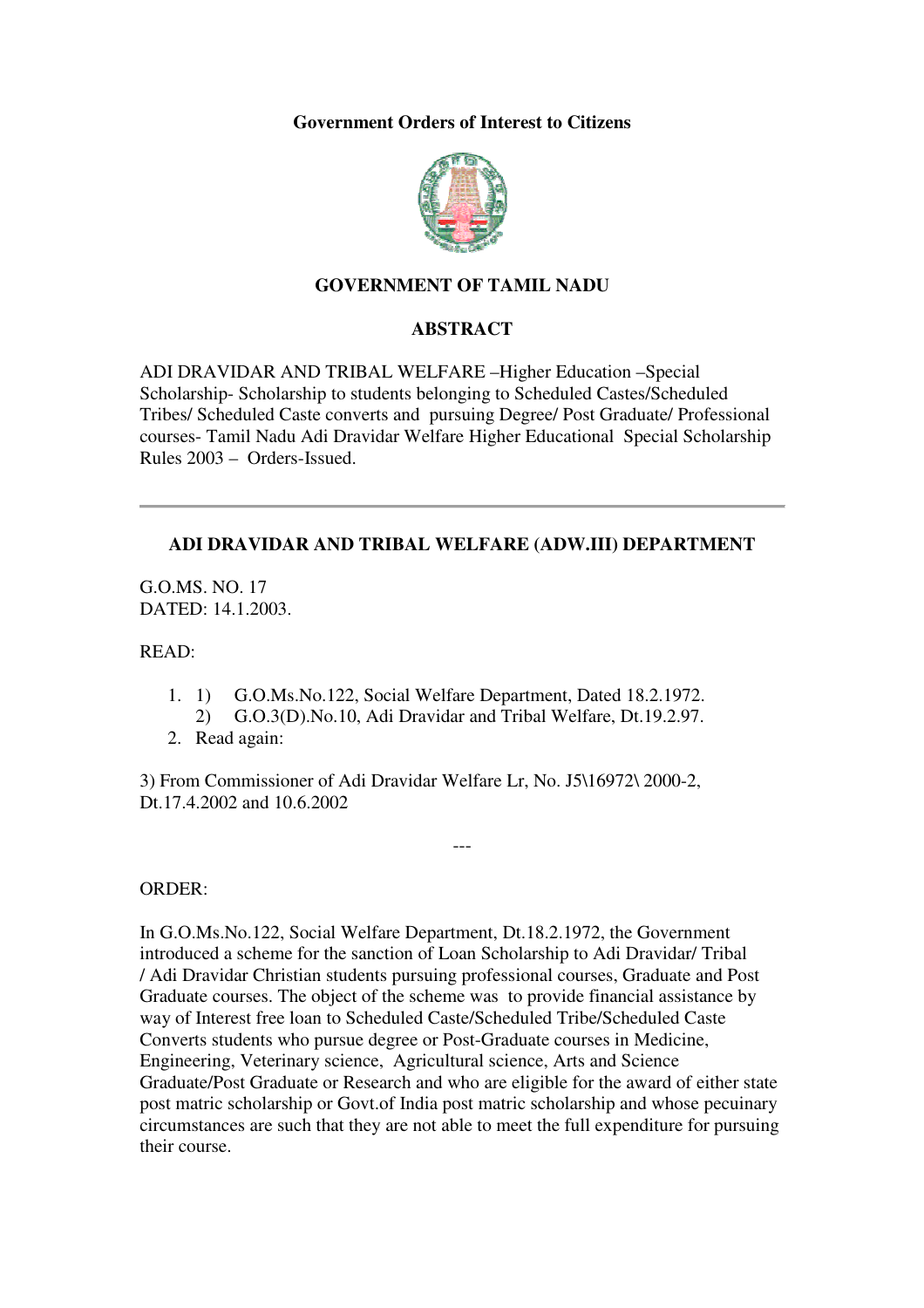2) In G.O.second read above Government have enhanced the rate of loan scholarship with effect from 1996-97 onwards as detailed below:-

| a) Degree courses                   | $Rs.6,500/$ - (per |
|-------------------------------------|--------------------|
| (B.A., B.Com., B.Sc., etc.)         | annum)             |
| b) Post Graduate courses (M.A.,     | $Rs.7,000/$ - (per |
| M.Com., M.Sc., and Other equivalent | annum)             |
| courses) Professional courses       |                    |
| (Engineering, Medical, Veterinary   |                    |
| Science, Agriculture, Law)          |                    |

3) During the Budget session of 2002 - 2003, Hon'ble Minister for Adi Dravidar Welfare made an announcement, that the loan scholarship provided by this State Government to Scheduled Caste/Scheduled Tribe/Scheduled Caste converts students will be converted into Grant with effect from the academic year 2002-2003 by making a provision of Rs.5.00 crores in the Budget. The Commissioner of Adi Dravidar Welfare has accordingly sent proposals in this regard.

4) The Government have carefully examined the proposal, and agreed to convert the loan scholarship scheme into a Higher Educational Special Scholarship scheme with a grant and also grant-cum-loan with effect from the academic year 2002-2003 subject to the following conditions.

- 1. a) Eligibility shall be income-based- with a family income ceiling of Rs.50,000/- p.a. from all sources.
- 2. b) For medical Under Graduation (MBBS, BVSC, BDS etc.) and Post Graduation 25% will be loan and 75% grant as there is a repaying capacity, (as the loan will be made as per the conditions stipulated in G.O.Ms.No.122, Social Welfare Department, Dt.18.2.72). A uniform ledger sheet shall be maintained for each beneficiary and it shall be printed and distributed by the Directorate/ Commissionarate. If the beneficiary shifts his/ her residence / Institution from one district to another district, this ledger sheet alone could be transferred to another district so as to watch the recovery performance continuously. These Registers should be maintained by the District Adi Dravidar and Tribal Welfare Officers of the Districts and the Commissioner of Adi Dravidar and Tribal Welfare shall also monitor the recovery progress.
- 3. c) Ceilings for the Special Scholarship amount shall be indicated in para 2 for Under Graduation, Post Graduation and Professional courses.
- 4. d) Number of beneficiaries shall be a maximum of 7,000 per year from out of those eligible under the prescribed income limit. Districrt-wise allotment of fund shall be made based on the estimated requirements furnished by the respective District Collectors.
- 5. e) Inter District allotments shall be made by the Commissioner/ Director of Adi Dravidar Welfare.
- 6. f) Backlog applications shall not be carried forward for subsequent years and fresh applications only shall be considered each year.

5) The rules governing the sanction and disbursement etc. of the Higher Educational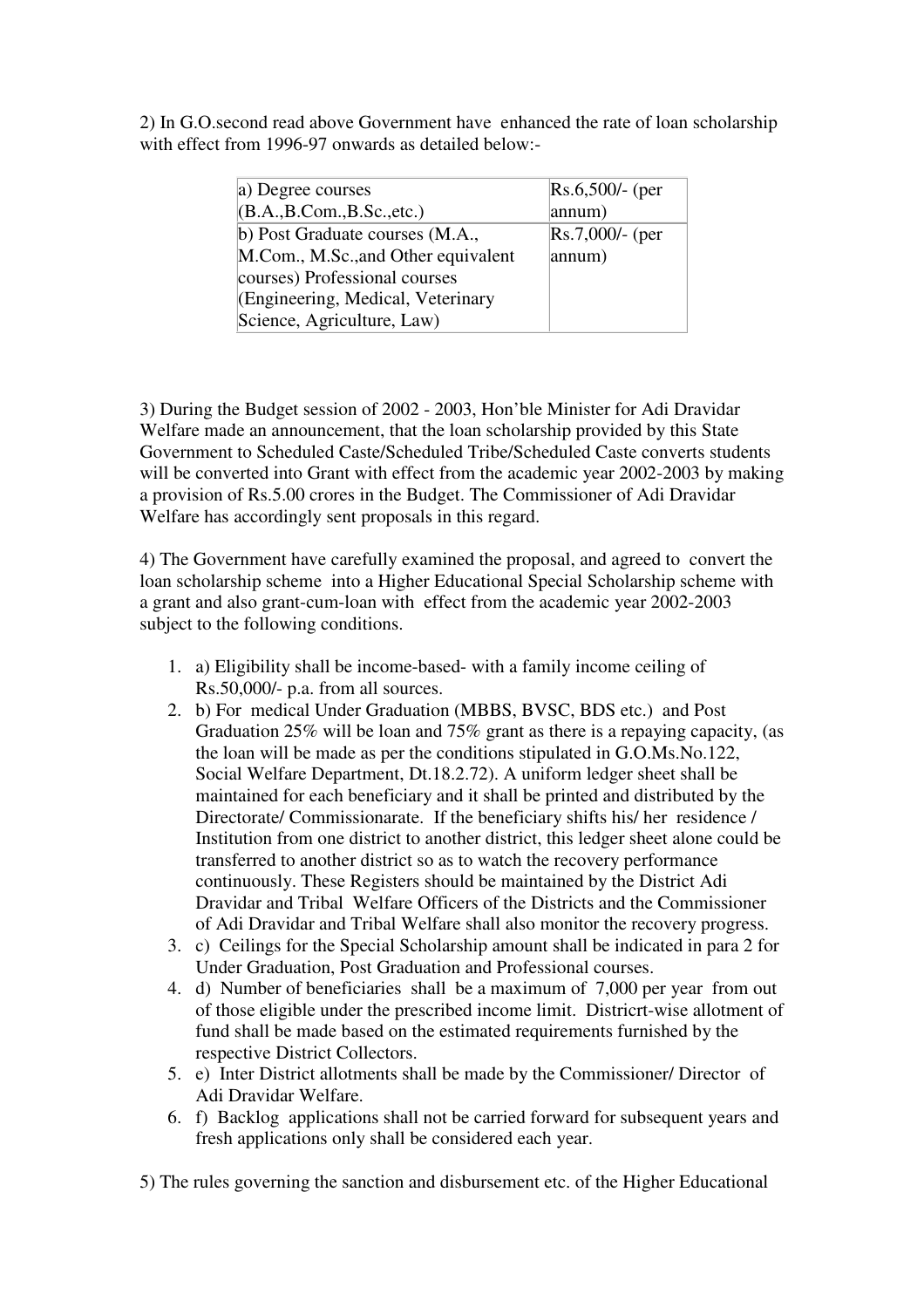Special Scholarship (HESS) are appended to this order. The Commissioner of Adi Dravidar Welfare is requested to ensure through respective District Collector/ District Adi Dravidar and Tribal Welfare Officer that the Higher Educational Special Scholarship are not sanctioned as a matter of course but restricted to the students who are very poor and needy and who cannot continue the courses without such financial assistance.

6) The Government sanction a sum of Rs.5.00 crores towards implementation of Higher Educational Special Scholarship (HESS) scheme from the year 2002-2003 onwards.

7) The expenditure on account of the above Higher Educational scholarship scheme shall be debited to the following head of account "

For Grant:-

"2225-Welfare of Scheduled Caste, Scheduled Tribe and Other Backward Classes-01- Welfare of Scheduled Caste –277. Education- Schemes in the Tenth Five Year Plan – II. State Plan – KL. Assistance to Scheduled Caste, Scheduled Tribe and Scheduled Caste converts to Christianity for Higher Educational Special Scholarship scheme-UG Grants-in-aid  $-3$ . Grants for Specific Schemes"

(DPC 2225 01 277 KL 0936).

For Loan:-

"6225 Loans for welfare of Scheduled Caste, Scheduled Tribe and Other Backward Classes- 01 Welfare of Scheduled Castes- 800- Other Loan Schemes in the Tenth Five Year Plan 11- State Plan JA. Loans for pursuing Professional courses to Scheduled Castes, Scheduled Tribes and Scheduled Caste Converts to Christianity.

05-Scheduled Caste/ Scheduled Tribes students

(DPC No.6225- 01- 800- JA- 0501).

07.Loans to Scheduled Caste Converts to Christianity

(DPC No.6225- 01 800 – JA 0707).

8) The Director/ Commissioner of Adi Dravidar is the estimating reconciling and controlling authority for the new Sub Head of Account opened in para 7 above. The Pay and Accounts Officer/ Treasury Officers are requested to open the above new Head of Account on their accounts.

9) The expenditure sanctioned in para 6 above shall constitute an item of "New Service" and approval of the Legislature will be obtained in due course pending approval of the Legislature, the expenditure will be met initially by drawing an advance from the contingency fund. Orders regarding this will be issued by the Government in Finance (BG.I) Department separately. The Commissioner of Adi Dravidar Welfare is requested to apply to the Government in Finance (BGI)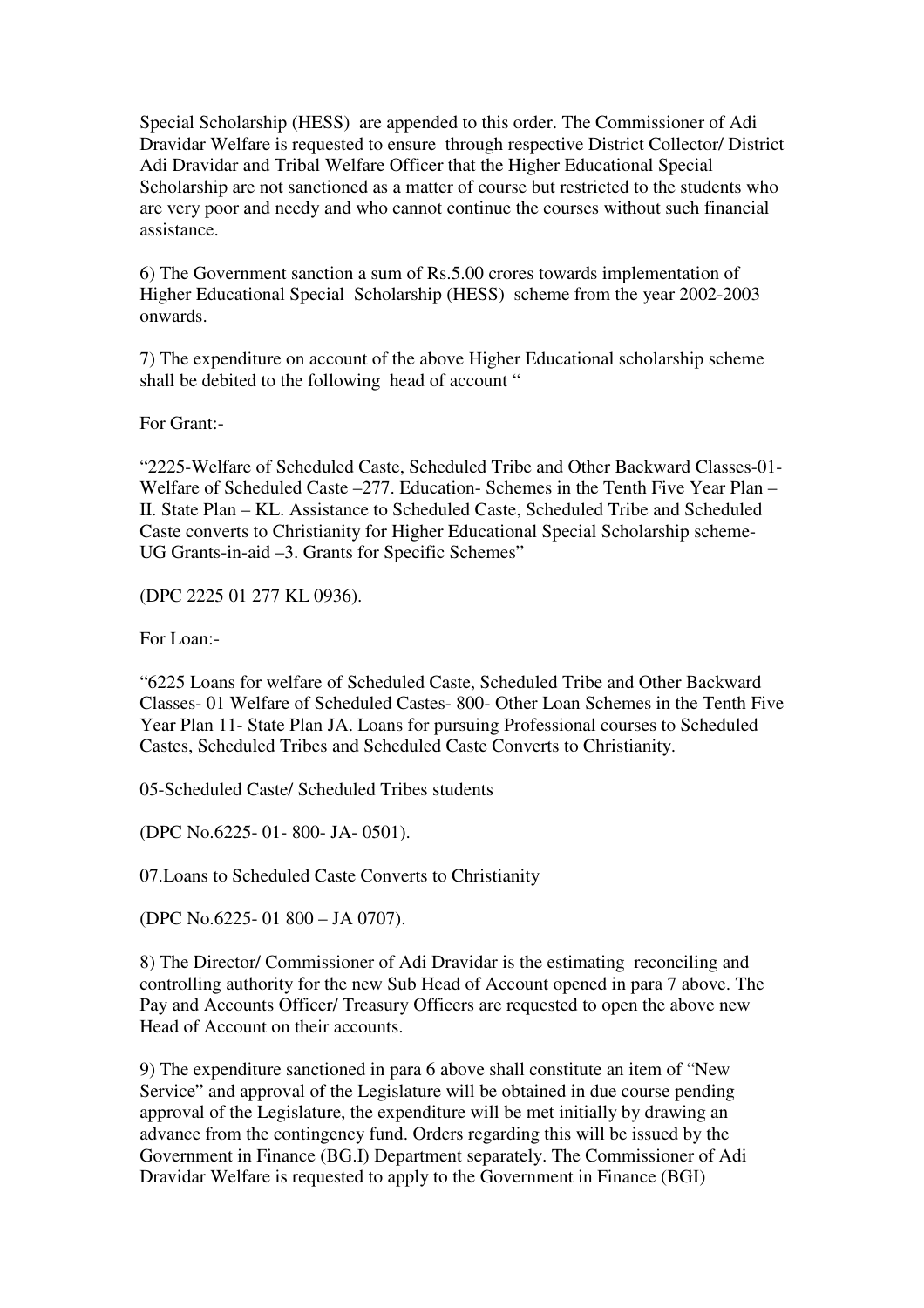Department in the prescribed format along with this Government Order for the sanction of an advance from the Contingency Fund. The Commissioner of Adi Dravidar Welfare is also requested to send necessary draft explanatory notes for inclusion of the above expenditure in the Final supplementary estimates for 2002- 2003 without fail.

9) This order issue with the concurrence of the Finance Department vide its U.O.No.16/ DS(TK)/ 2003, Dated 14/1/2003 and the additional sanction Ledger No.1142.

# (BY ORDER OF THE GOVERNOR)

## P.SELVAM, SECRETARY TO GOVERNMENT

To

The Commissioner of Adi dravidar and Tribal Welfare, Chennai-5.

The Director of Tribal Welfare, Chennai.5.

The Accountant General, Chennai-9.

The Accountant General, Chennai-18.

The Accountant General Chennai-18 (by name)

The Pay and Accounts Officer, Chennai (East), Chennai.5 (North), Chennai. (South), Chennai.35.

All District Collectors.

The Director of Collegiate Education, Chennai.6.

The Director of Medical Education, Chennai-5.

The Director of Technical Education, Chennai.25.

The Director of Agriculture, Chennai.5.

The Registrar of Veterinary Education and Research and

Dean, Veterinary College, Chennai.7.

The District Adi Dravidar and Tribal Welfare Officers.

The Registrar, Dr.Ambedkar Law University,Chennai.28

All Treasury Officers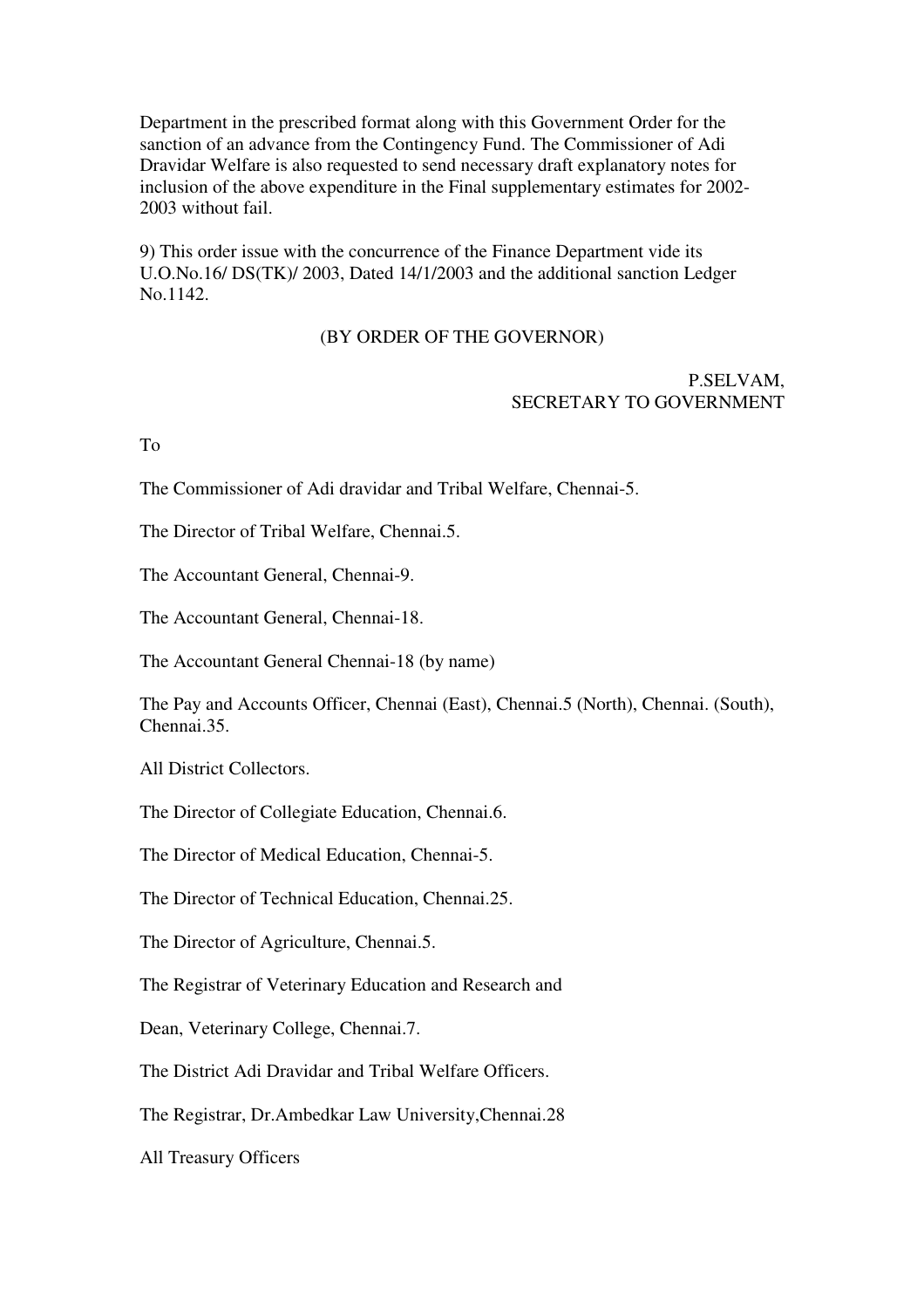Pay and Accounts Officers, Madurai / Coimbatore.

Copy to:

The Finance Department, Chennai.9.

The Finance (BG.II) Department, Chennai.9.

The Health and Family Planning Department, Chennai.9.

The School Education Department, Chennai.9.

Law Department, Chennai.9

The Higher Education Department/The Agriculture Department, Chennai.9

Secretary to Chief Minister, Chennai.9.

Personal Assistant to Minister (Adi Dravidar Welfare), Chennai.9.

Adi Dravidar and Tribal Welfare (OPI) Department,Chennai.9.

# **APPENDICES**

# **TAMIL NADU ADI DRAVIDAR AND TRIBAL WELFAREHIGHER EDCUTAIONAL SPECIAL SCHOLARSHIP (HESS) SCHEMES RULES 2002**

- 1. 1. These rules shall be called the Tamil Nadu ADI Dravidar Welfare Higher Educational Special Scholarship (HESS) Rules 2003.
- 2. 2. These rules shall be deemed to have come into force from the academic year 2002-2003 throughout the State of Tamil Nadu.
- 3. **3. OBJECT OF THE SCHEME**

The object of the scheme is to provide financial assistance by way of grant and grantcum-loan to economically disadvantaged Scheduled Castes, Scheduled Tribes and Scheduled Caste Convert students who are eligible for the award of either post matric state scholarship or Government of India Post-matric scholarship and whose pecuinary circumstances are such that they are not able to meet the full expenditure for pursuing their courses.

1. 4. The funds towards grant/loan-cum-grant under these rules shall ordinarily be granted for the Medical, Engineering, Technology, Agriculture and veterinary courses and Law conducted in the Educational Institutions under the control of the Director of Medical Education, Director of Technical Education, Director of Agriculture and Director of Veterinary Education and Research Institution of Law University including recognised non-Government institutions and institutions under the control of the Government of India. subsidies will be granted to post-graduate students studying in Arts and Sciences and Professional courses viz. Medicine, Engineering, Technology, Agricultural science and Veterinary Science , Research and Law also but not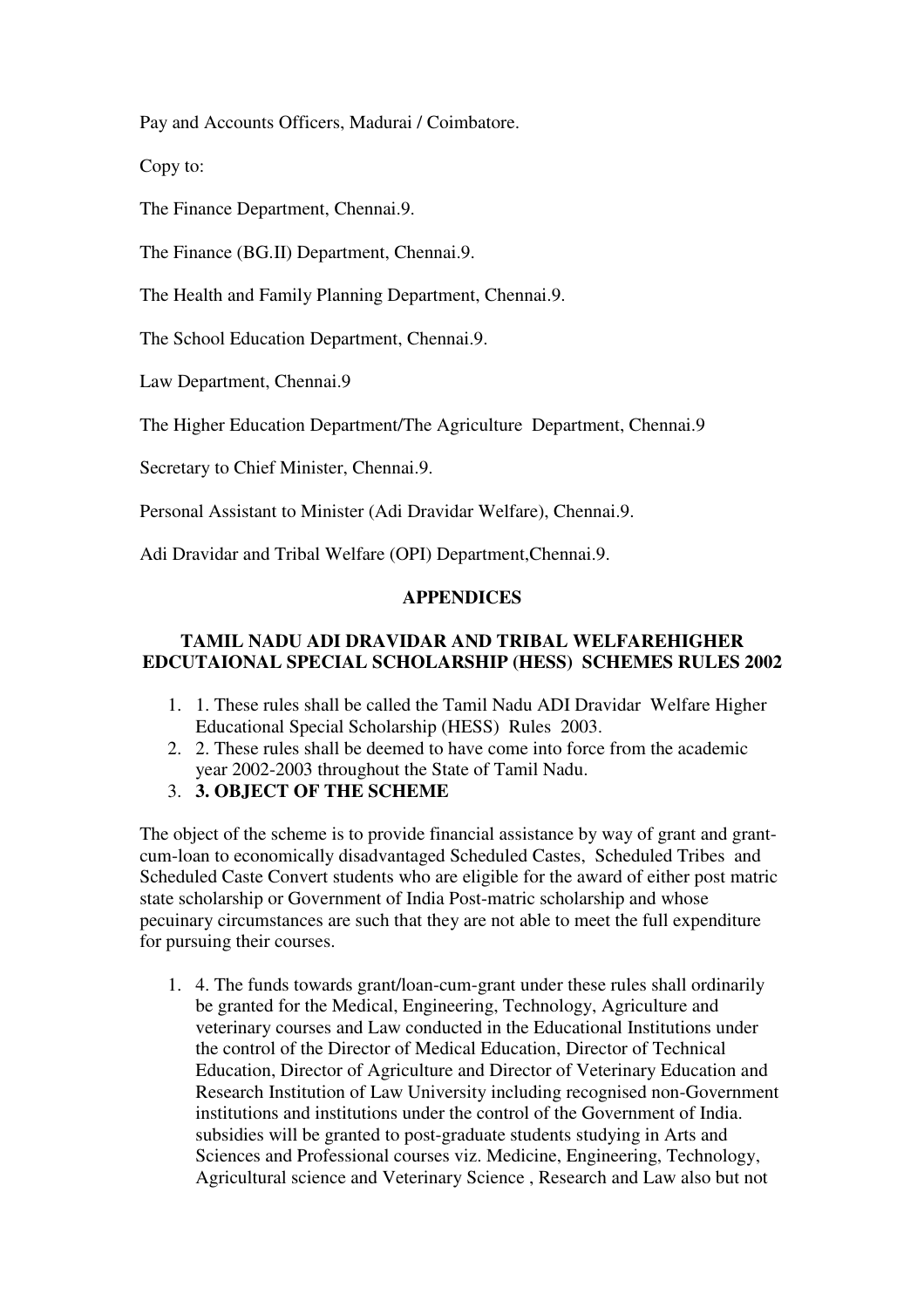for evening course. The award will be granted for sandwich course if the student in that course is not in receipt of any regular salary from his employer while under study.

# 2. **5.CONDITION FOR ELIGIBILITY:**

Students of Scheduled Castes/ Scheduled Tribes/ Scheduled Caste Christians will be eligible for award under these rules

- 1. i. Students must pursue Degree or Post-Graduate courses in Medicine MBBS, BVSC, BDS) Engineering, Technology, Veterinary science or Agriculture Science or Arts, Commerce and Science Post-Graduate or Research and Law. Preference shall be given to the professional course students.
- 2. ii. The students should not be in receipt of any kind of scholarship or loan from the Government (state or Central) other than the Scholarship sanctioned by the Adi Dravidar and Tribal welfare Department under the

State Government Regulations or Government of India Regulations and the merit scholarship schemes in force.

- 1. **6. VALUE OF THE SCHOLARSHIPS:**
- 2. i) For maximum limit for Educational subsidy for difference stages of education are as follows:-
- 3. a) Graduate Degree\Diploma courses in non-technical subjects or in professional subjects like cost works and accountancy other than Agriculture, Engineering, Technology and medicine. – Rs.6,500/- per annum.

b) Degree courses in Medicine , Engineering, Technology, Agriculture, Veterinary Science Law and para medicals.  $-$  Rs.7,000/- per annum

- 1. c) M.A. ,M.Sc., M.Com., and equivalent examinations Rs.7,000/ per annum
- 2. d) Post Graduate Courses in Engineering Technology, Medicine, Agricultural, Veterinary Science and Law. – Rs.7,000/- per annum
- 3. e) Ph.D., D.Sc., in subjects other than Engineering, Technology, Medicine, Agriculture and Veterinary Science and Law. --Rs.7,000/- per annum
- 4. f) Ph.D. D.Sc., in Engineering, Technology and Medicine Agriculture, Veterinary Science and M.D\M.S. in Medicine and Law. – Rs.7,000/- per annum.
- 5. g) For Medical U.G and P.G. 25% shall be loan and 75% grant as there is a repaying capacity, as the 25% Loan shall be made as per the conditions stipulated in G.O.Ms.No.122, Social Welfare Department, Dt.18.2.72.
- 6. h) Backlog applications shall not be carried forward for subsequent years and will lapse. Fresh applications only be considered afresh every year for sanction of grant and grant cum-loan.
- 7. ii) In determining the amount of individual award the District Adi Dravidar and Tribal welfare Officers would take into consideration factors such whether the student is a day scholar or resident in hostel, whether the institution is located in an urban or rural area and the actual need of the student.
- 8. iii) A student not staying in a college hostel or an "approved lodging" may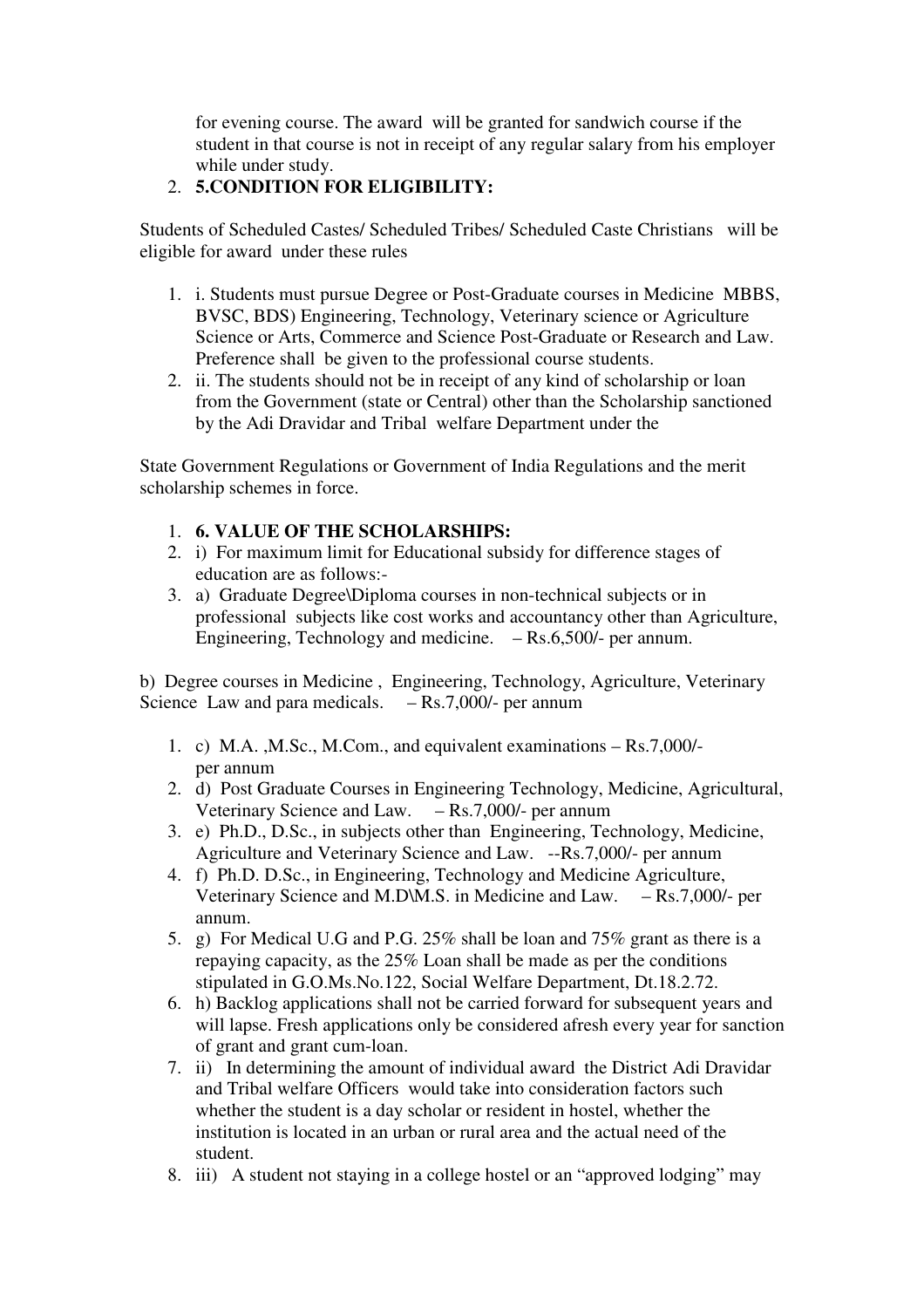also be considered as a hosteller provided that:

a) The applicant is not a local resident and has come from an out station to the place of study specifically for higher education.

- 1. b) That the applicant is not staying with relations but stays in an independent lodge by himself/ herself or in company with other students and for which rent is paid and
- 2. c) That the candidate did apply for a room or a seat in the hostel or approved lodging but was not allotted any room or seat because of the shortages of accommodation.

iv. Any student who is otherwise eligible and is selected for the Higher Educational Special Scholarship award shall be permitted to enjoy fee concession, if any, awarded to him/her by the institution or any other authority where he/she is studying and the value of this fee concession will not be taken into account for determining the amount of the award.

# 1. **7. SANCTIONING AUTHORITY:**

The District Adi Dravidar and Tribal Welfare Officer shall be competent authority to sanction the Higher Educational Special Scholarship award.

# 1. **8.HOLDING IN ABEYANCE OF A FRESH AWARD:**

- 2. i) An award made under the Higher Educational Special Scholarship schemes may be allowed to be held in abeyance for not more than one academic year if; the candidate is unable to join the next course due to prolonged illness; or
- 3. ii) The candidate is unable to get admission in a higher course of his/her choice.
- 4. iii) If an award is made tenable after the period during which it has been kept in abeyance it shall be done only if the scholar fulfils other conditions of the scheme. The Commissioner of Adi Dravidar Welfare will decide all such cases without reference to the Government of Tamil Nadu.
- 5. 9. The grant of Higher Educational Special Scholarship award is subject to availability of funds and no persons can claim the award as matter of right. If adequate funds are not available, post- graduate courses shall be given preference. The State Government has the right to modify the scheme whenever necessary.

# 6. **10. SELECTION OF CANDIDATE:**

- 7. a. The selection will be made strictly in the order of merit among the eligible candidates who apply for financial assistance at each stage of education, the merit being determined by the achievement of the candidate in the qualifying +2/Degree examination as the case may be and other conditions stipulated by the G.O.
- 8. b. On joining an Institution, needy candidate shall submit the application to the District Adi Dravidar and Tribal welfare Officer through the Head of the institution, with full particulars of the course, date of joining in the hostel and other relevant information in the prescribed application.
- 9. **11. MEANS TEST:**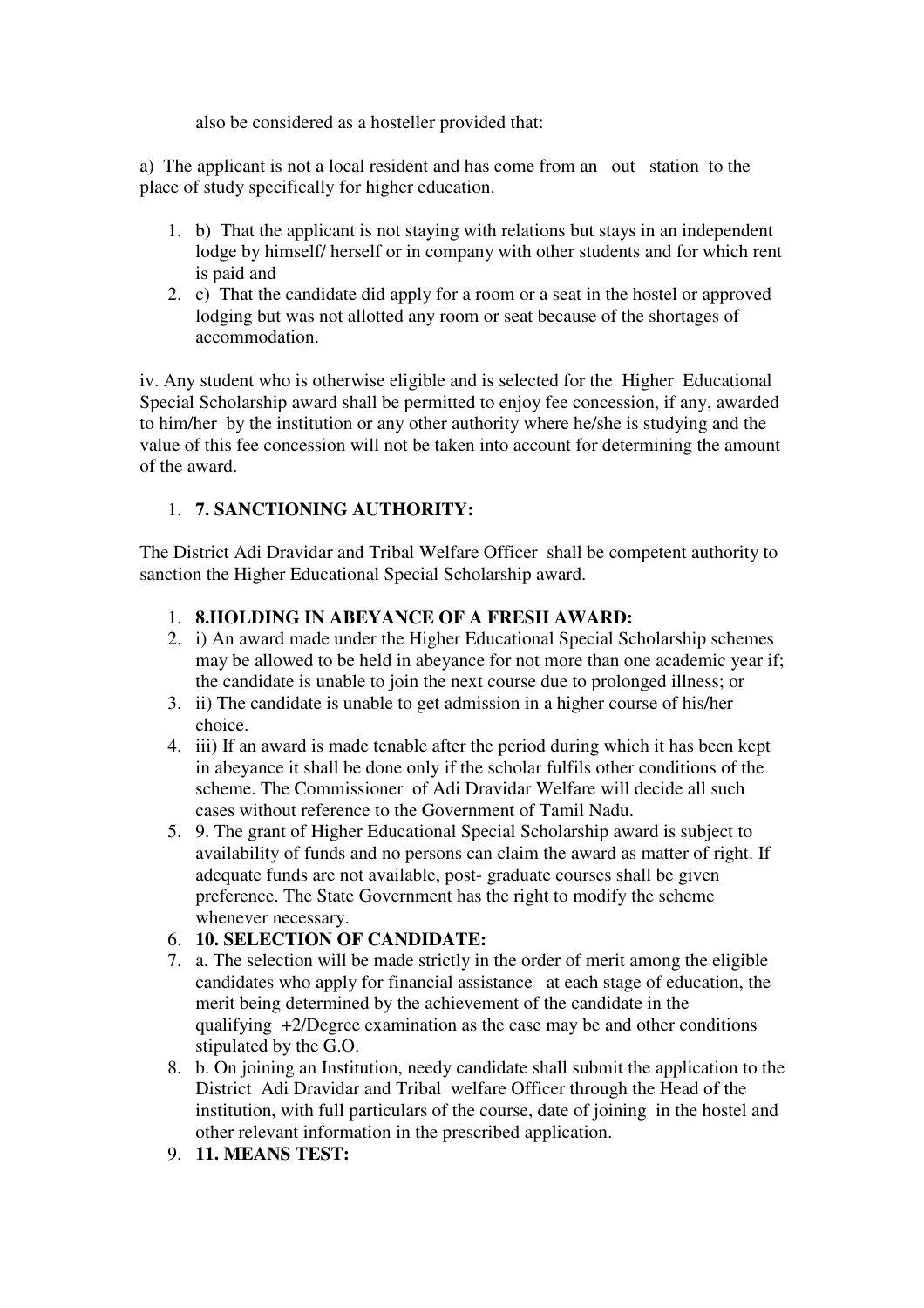The payment of Higher Educational Special scholarship award shall be subject to the following provisions:

- 1. i) The award shall be paid on the basis of household annual income of parents / Guardian (the income limit is Rs.50,000/- p.a. by means of all sources)
- 2. ii) There should be no system of half scholarships.

# **12. DURATION AND RENEWAL OF HIGHER EDUCATIONAL SUBSIDY**

- 1. i) The Higher Educational Special Scholarship award once granted at the Degree stage shall be tenable from the start of the graduate study to the completion of the course of study.
- 2. ii) The Higher Educational Special Scholarship award shall be renewed from year to year subject to satisfactory progress and the fulfillment of the conditions indicated below:-
- 3. a. Within a course which is continuous (like Engineering, 3 year Degree course etc.) for a number of years, the renewal of the scholarship shall depend upon promotion to the next class/stage;
- 4. b. Where in an examination referred to in (a) above a scholar who appears and fails to obtain promotion, the scholarship shall be suspended for one academic year but may be renewed on his achieving the requisite standard in the following annual examination. Suspension of only one year shall be allowed within a stage of education.
- 5. iii) Good conduct and regularity in attendance are also conditions for the continuance of the Higher Educational Special Scholarship. The Head of the institution is expected to bring to the notice of the District Adi Dravidar and Tribal Welfare Officers/Commissioner of Adii Dravidar welfare any adverse report that may have been necessitated due to irregularity, misbehavior, participation in strike etc. and if necessary, suggest suspension /cancellation of Scholarship.
- 6. iv) The Higher Education Special Scholarship shall be renewed for each successive year, subject to the above, on the basis of an annual Progress Report to be submitted by the Head of the Institutions where the scholar is studying. It shall be in the interest of the scholar to see that as soon as the result of the annual examination is declared the proforma of the Annual Progress Report as given in Appendix is got filled by the Head of the Institution and despatched to the concerned, quoting the reference of the letter under which the award is initially communicated to the Scholar. This will enable the District Adi Dravidar and Tribal Welfare Officer to process the renewal of the award expeditiously.
- 7. v) If before the completion of the stage for which a Higher Educational Special Scholarship award is sanctioned, a student becomes eligible for some other scholarship which he/she chooses in preference to the Higher Educational Special Scholarship award, he/she should do on the clear understanding that he/she would lose all claim on the Higher Educational Special Scholarship award and would not be permitted to revert to the same thereafter under any circumstances. If for any reasons he/she subsequently wants to be considered for the Higher Educational Special Scholarship award, he/she shall have to apply as a fresh candidate in the beginning of the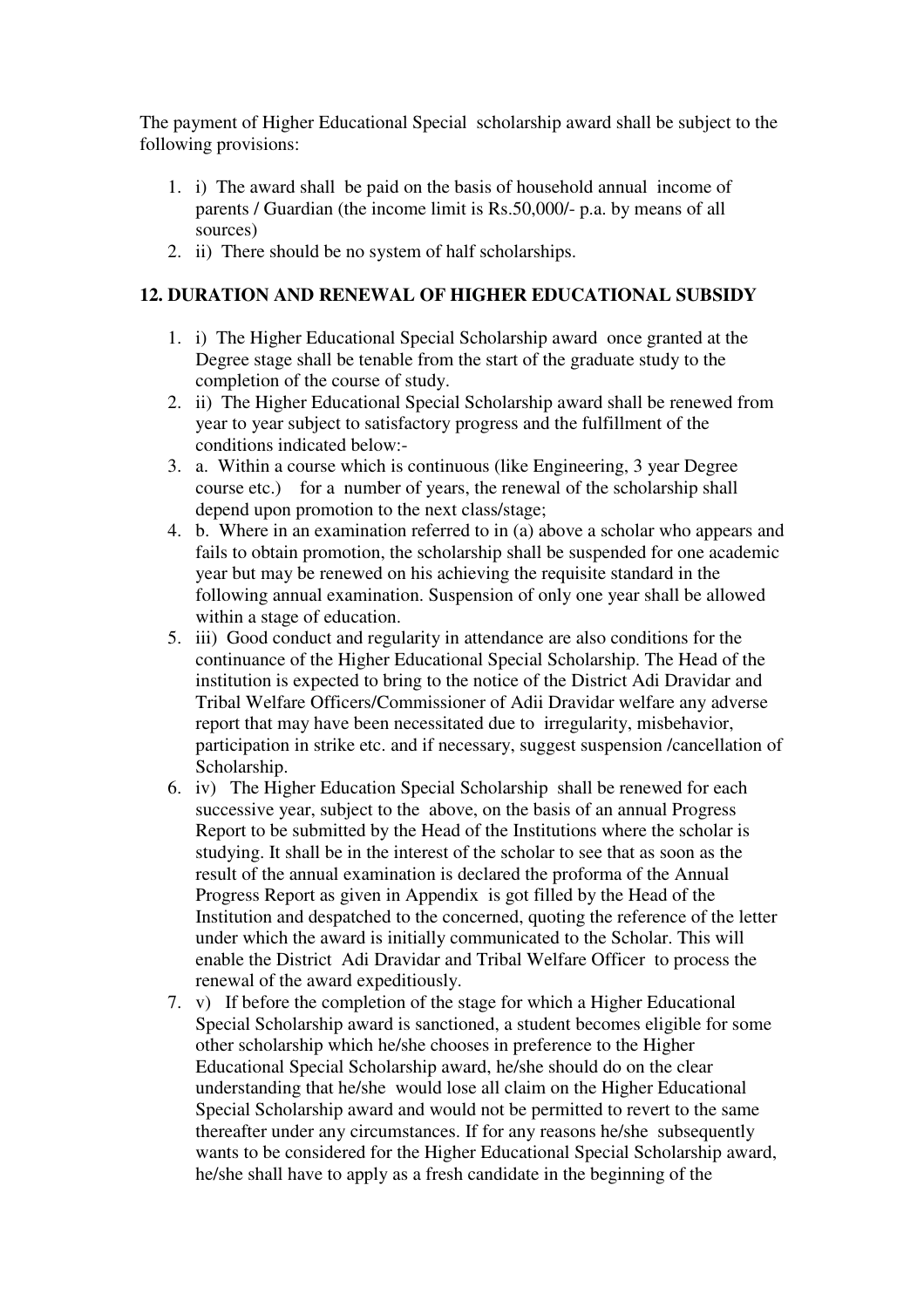academic year and take his chance along with other candidates.

# **13.INABILITY TO TAKE EXAMINATION OWING TO ILLNESS:**

If a scholar is unable to appear for the annual / Final/ Semester examination within a continuous course of studies owing to illness, the award may be renewed for the next academic year on the submission of a medical certificate to the satisfaction of the Head of the Institution, Director/Commissioner of Adi Dravidar welfare.

If a scholar is unable to appear in the final University Examination due to prolonged illness extending over a long period and resulting in shortage in the year on the submission of a medical certificate to the satisfaction of the Head of the Institution, the Director/Commissioner of Adi Dravidar welfare.

# **14.PAYMENT**

The Amount sanctioned by the District Adi Dravidar and Tribal Welfare Officer will be sent through Bank Draft to the Heads of Institution who will disburse the amount to the scholar after obtaining acquittance. The Heads of Institutions will forward the acquittance to the District Adi Dravidar and Tribal welfare Officer concerned.

- 1. b) The amount of Higher Educational Special Scholarship sanctioned shall be sent to the Head of the Institution concerned. The Head of the Institution shall adjust the amount against the students monthly hostel dues, arrears of tuition fees etc and only the balance if any, shall be paid to the student.
- 2. c) In case of absence due to illness the Scholarship will be admissible provided the period of illness does not exceed three months, a medical certificate is submitted to the satisfaction of the Head of the Institution and his/her Certifying that the scholar is likely to make up the deficiency in lectures and studies during the rest of the period of the course of Studies.

### **15 REPAYMENT OF LOAN:**

For medical Under Graduation and Post Graduation 25% will be loan and 75% grant as there is repaying capacity.

- 1. a. The repayment will start one year after the scholar has began to earn income which term shall not include paid practical training, or three years after termination of scholarship whichever is earlier. In case of students who decline the Loan scholarship in the midst of their courses in order to take up some other scholarship the repayment will start one year after the scholar has began to earn an income or 3 years after the termination of their course of studies which they were following at the time of declining the loan scholarship whichever is earlier.
- 2. b. In case of a scholar who discontinues his/her scholarship because of some valid reasons and rejoins the same course of studies after a lapse of some years, he/she shall have to repay the loan one year after he/she had began to earn an income or three years after termination of the course of studies, which he/she was following at the time of discontinuing his studies, whichever is earlier, and at the latest Five years after the commencement of his studies.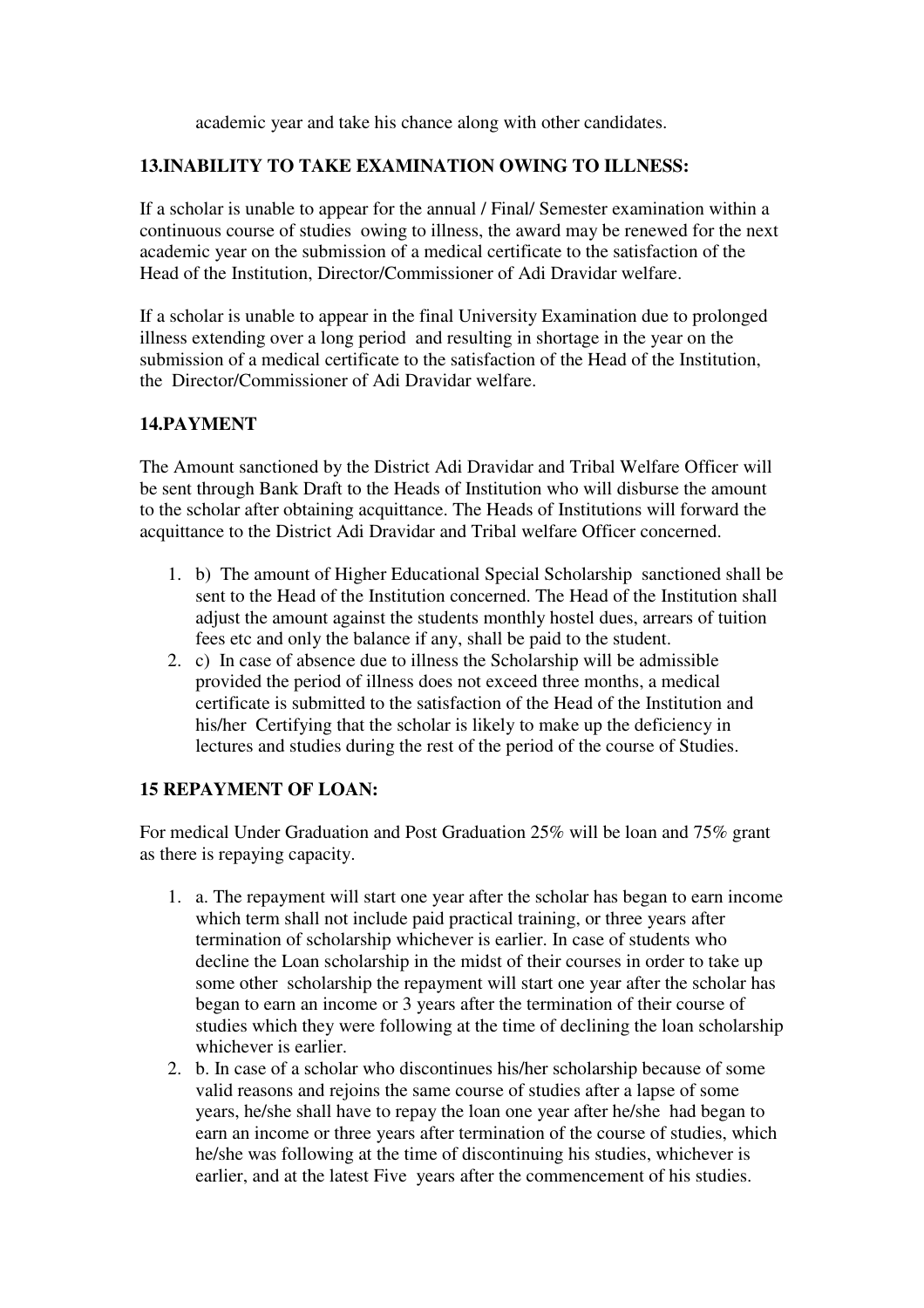3. c. The repayment shall be made in 20 equal monthly installments basis.

It will however, be open to the scholars to volunteer earlier repayment of higher amount than indicated above.

1. i) The amount to be repaid shall be deposited in a Treasury or any other manner to be specified, by the 10th of every month and a copy of the chalan sent to the District Adi Dravidar and Tribal Welfare Officer and Commissioner of Adi Dravidar and Tribal Welfare.

ii) In the event of the death of a scholar during the course of his/her studies or after the repayment has started but full payment has not been made, the loan will be written off.

- 1. iii) In the event of a scholar becoming incapacitated or invalid before the completion of studies and unable to earn an income the loan may be written off on the submission of a medical report from the competent medical authority. This will apply to a scholar who becomes incapacitated or invalid after completion of his studies but before repaying the entire loan. In this case the balance of the loan may be written off.
- 2. iv) In case the scholar fails to repay any installment with one month after the due date, the balance due for the month with interest at the aforesaid rate from the date of such failures shall be recovered as on arrear of land Revenue.
- 3. v) If the scholarship is cancelled due to breach by the scholar of any of the terms and conditions of this agreement due to his/her misconduct and /or objectionable activities the entire amount on the date of such cancellation may together with interest be recovered forth with as arrears of land revenue without prejudice to any other remedy and rights of the Government.
- 4. vi) A uniform ledger sheet shall be maintained for each beneficiary and it shall be printed and distributed by the Commissionarate. If the beneficiary shifts his/her residence/ institution from one district to another district, this ledger sheet alone could be transferred to another district so as to watch the recovery performance continuously. These Registers should be maintained by the District Adi Dravidar and Tribal Welfare Officers of the Districts, The Commissioner/ Director of Adi Dravidar and Tribal Welfare will also monitor the repayments/ recoveries progress.
- 5. **16. INTEREST**

All loans given under the scheme will be interest free, Penal interest shall, however, be charged at 6% p.a in respect of default in payment of any installment or other delays.

# **17.OTHER CONDITIONS FOR THE AWARDS.**

- 1. i) The scholars shall devote themselves to their studies to the entire satisfaction of the Head of the Institution, and shall not undertake any paid work.
- 2. ii) No change in the course of study for which the award has been sanctioned shall be made without the prior permission of Commissioner/Director of Adi Dravidar Welfare.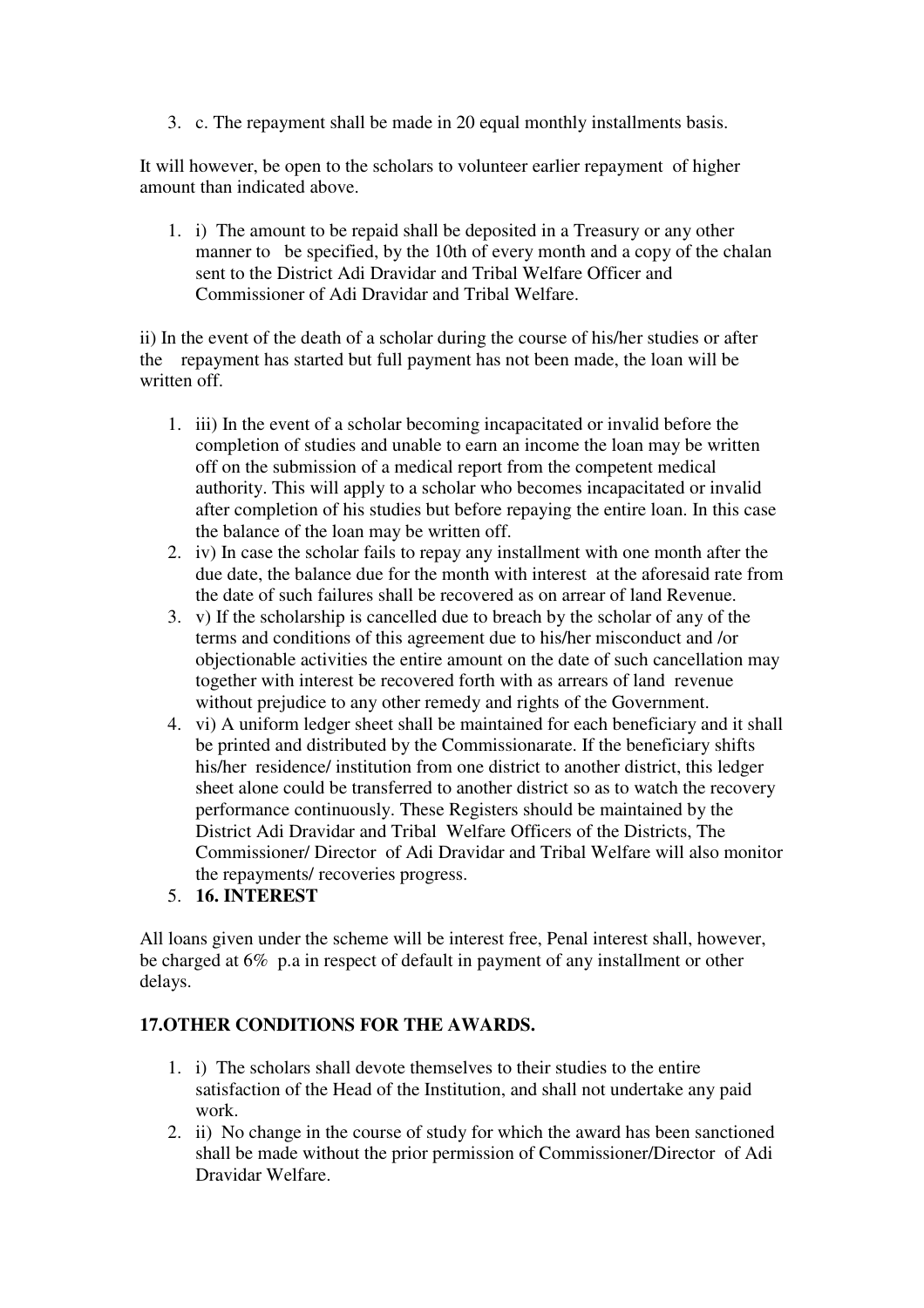- 3. iii) In case a scholar migrates from one institution to other without changing the course, he/she should immediately inform the District Adi Dravidar and Tribal Welfare Officer/ Commissioner of Adi Dravidar welfare of the change through the Head of Institutions where he/she migrates and get the change approved.
- 4. iv) All changes in address should be notified/ promptly to the District Adi Dravidar and Tribal welfare Officer and Commissioner of Adi Dravidar Welfare by the candidate, not later than 1 month from the date of change.
- 5. v) If a scholar gets any other scholarship or financial assistance during the course of studies he/ she shall immediately communicate this information to the District Adi Dravidar and Tribal welfare Officer and Commissioner of Adi Dravidar Welfare though the Head of the institutions.

# 6. **18. ANNOUNCEMENT OF THE SCHEME**

The Commissioner/Director of Adi Dravidar welfare will announce in the first week of May every year particulars of the scheme and invite applications by issuing an advertisement in leading newspapers. The scheme will also be circulated to all the Universities in the state.

# 1. **19. CONTROL OF ACCOUNTS**

The Commissioner of Adi Dravidar Welfare will control the expenditure over the budget provision as a whole and furnish monthly reconciliation certificate of charges and receipts and annual certificate of acceptance of balance. The District Adi Dravidar and Tribal Welfare Officers shall be responsible for maintaining accounts at the District level and furnish monthly reconciliation of receipts and charges and annual certificates of acceptance of balance. A Register shall be maintained by the District Adi Dravidar and Tribal Welfare Officers as well as the educational Institutions in this regard.

# 1. **20. PROCEDURE FOR APPLYING:**

- 2. i) An application for the Higher Educational Special Scholarship (HESS) should comprise:
- 3. a) One copy of the application for Higher Educational Special Scholarship in the prescribed form
- 4. b) One copy of a recently taken passport size photograph with signature (to be pasted on the application form in the space provided for it)
- 5. c) One attested copy of the Matriculation or equivalent certificate and Certificates in respect of all examinations passed.
- 6. d) One attested copy of each of Certificate, Diploma, degree, marks sheets etc in respect of all examinations passed.
- 7. e) One attested copy of a testimonial from the Head of the Institution last attended; and
- 8. f) One affidavit by the parent/ Guardian stating definite income of the family from all sources in the prescribed form as well as Income Certificate from competent Revenue authorities.
- 9. ii) Applications complete in all respect should be submitted to the District Adi Dravidar and Tribal welfare Officers (by designation to the Officer mentioned in the advertisement) on or before 31st December every year.
- 10. iii) Incomplete applications or applications received after the prescribed date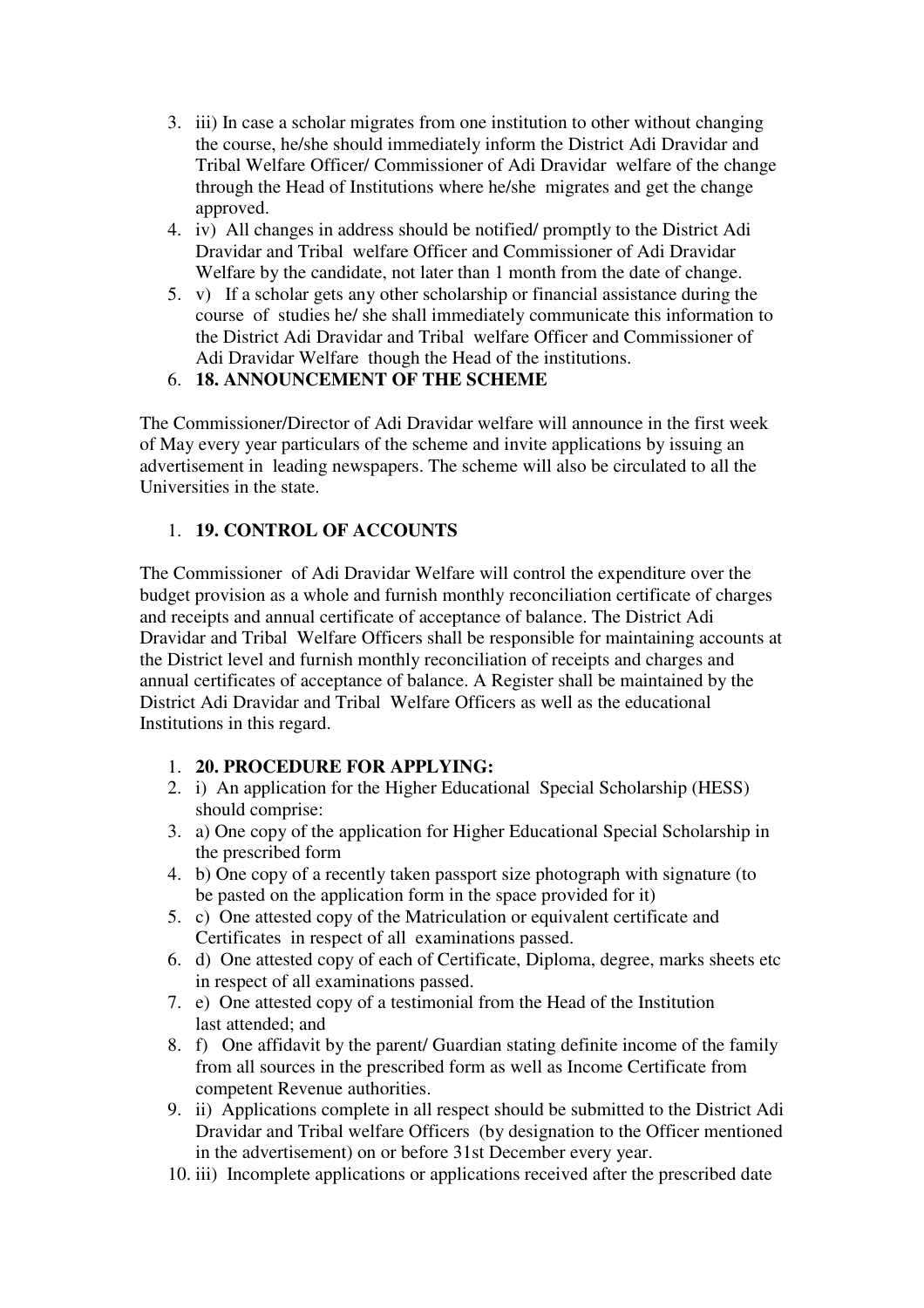shall not be considered.

11. iv) Incorrect entry in the application form or wrong declaration in respect of income, financial help by way of other scholarships or financial support by relatives or friends or philanthropists or any other organisations or individuals would make the scholarship liable to cancellation and or to penalties to be determined by the Government.

### P.SELVAM, SECRETARY TO GOVERNMENT.

/True copy/

SECTION OFFICER.

#### **APPENDIX-A**

### **TAMIL NADU ADI DRAVIDAR WELFARE HIGHER EDUCATIONAL SPECIAL SCHOLARSHIP/LOAN SCHEME ADMISSION REPORT**

| Institution). $\dots \dots \dots \dots$ on $\dots \dots \dots \dots \dots$ |  |  |
|----------------------------------------------------------------------------|--|--|

I am residing in the College Hostel/ residing in an approved . . . . . . . . . . . . . . . . . . .. … . . .

2. The Higher Educational Special Scholarship award under the scheme has been sanctioned to me vide District of Adi Dravidar and Tribal Welfare Officer Letter No. Dated .

#### SIGNATURE OF THE STUDENT

DATED:

PLACE:

### COUNTERSIGNED BY THE HEAD OF THE INSTITUTION

#### SEAL STAMP.

#### **APPENDIX-B**

#### **(Government of Tamil Nadu)**

#### **Adi Dravidar and Tribal Welfare Department**

. . . . . . . . . . Section/Branch

PASSPORT SIZE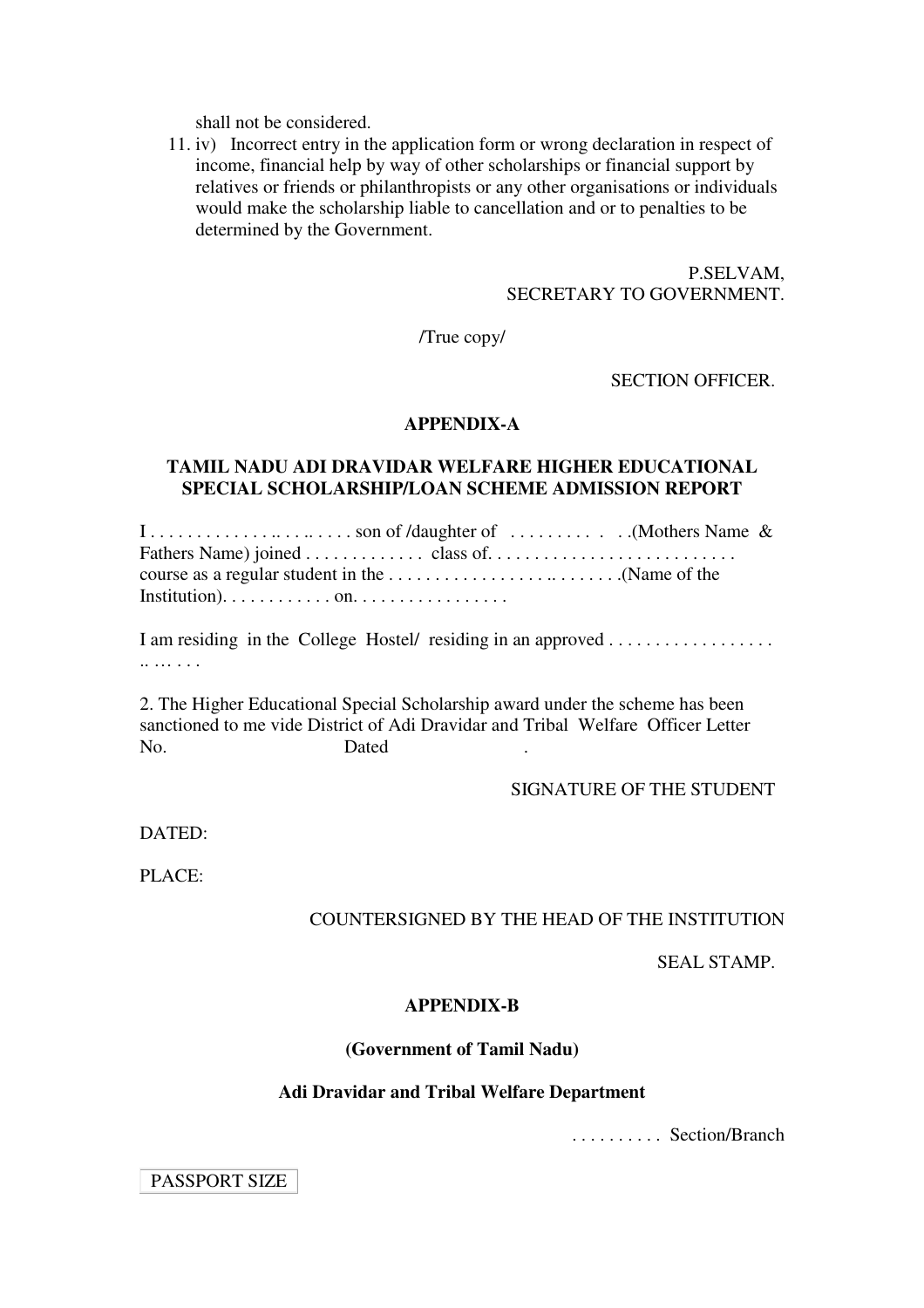# **TAMIL NADU ADI DRAVIDAR AND TRIBAL WELFARE HIGHER EDUCATIONAL SPECIAL SCHOLARSHIP / LOAN SCHEME APPLICATION FORM.**

- 1. 1. Name in full (in CAPITAL letters)
- 1. 2. Place and date of birth:-
- 1. 3. Nationality and the State to which you belong:
- Full Address: 1. 4.
	- 1. a) Present
	- 2.
	- 1. b) Permanent:
- 1. 5. Married or Single:
- 1. a) Father's name in full: 2. b) Mother's name in full: 1. 6. 1. c) Nationality and State to which he/she belongs: d) Occupation Mother Father Address : Mother Father (i) Present: (ii) Permanent: 1. 7. 1. (a) Guardian's name in full:

 (If different from Mother & Father) 1. (b) Occupation

(c) Address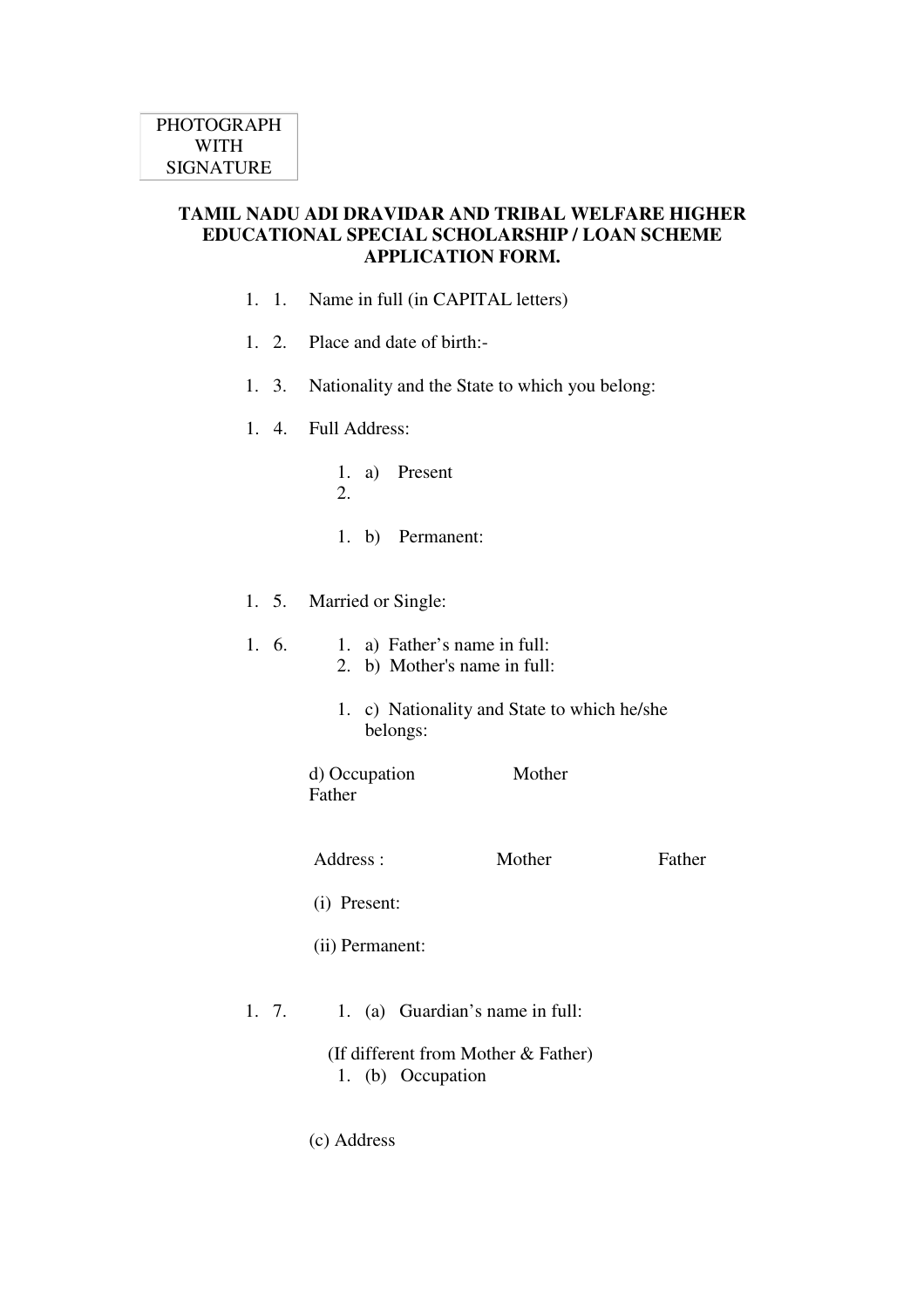Present:

Permanent:

If dead please state the last address and occupation before death.

Cross if the father/mother is the guardian.

- 1. 8. Total monthly income from all sources of parents/guardian
- 1. 9. Particulars of School/ Colleges/University etc. where you studied.

(Any break in the educational carrier should be indicated in the remarks column.)

| Name of the Date of |       |               | Date of Year of       | Remarks |
|---------------------|-------|---------------|-----------------------|---------|
| College/ entering   |       |               | leaving completion of |         |
| Institution         |       |               | certificate/          |         |
|                     |       |               | degree                |         |
| $\sim$              | - - - | $\sim$ $\sim$ |                       |         |

10. Particulars of all examinations passed commencing with the Matriculation or equivalent examination.

> ( If this space is not sufficient, the additional sheet may be attached

|  | with                           |                                                                                    |
|--|--------------------------------|------------------------------------------------------------------------------------|
|  |                                | Remarks                                                                            |
|  | of marks                       |                                                                                    |
|  | & rank if                      |                                                                                    |
|  | any                            |                                                                                    |
|  | ExaminationBoard of<br>passing | Name of University/Year Roll Class or Subjects<br>No. Division taken<br>percentage |

11. a) Name and address of the Institution where the student has been admitted in the current academic year.

b) Date of admission:

1. d) Course, year of study and subjects taken: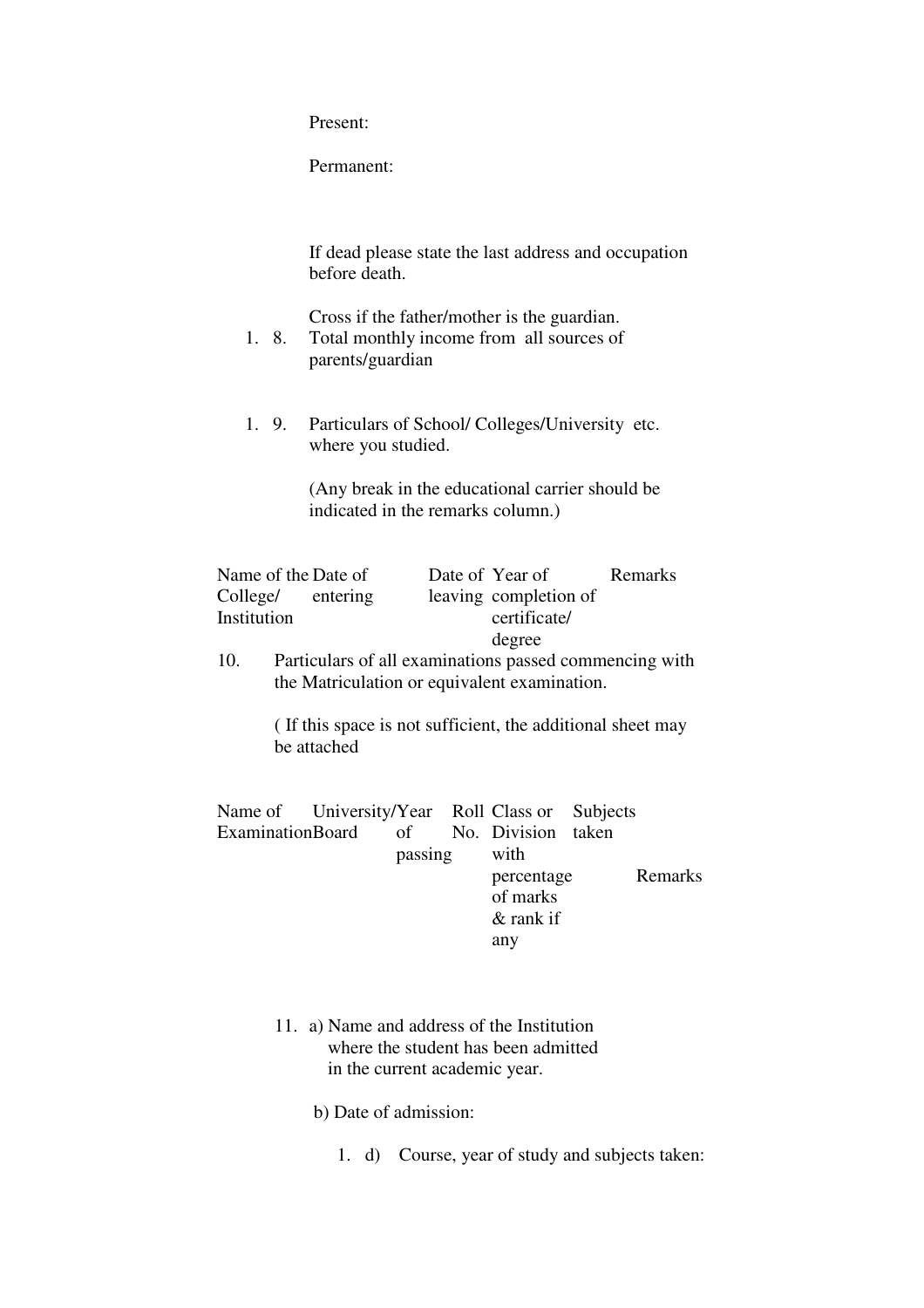- d) No. of years required for the completion of the course:
- 12. a) Whether the course is a regular full time course
	- b) Evening course
		- 1. c) Part time course
- 13. Whether the student is residing:
	- 1. a) in a college hostel
	- 2. b) in a private hostel
	- c) The place of staying is approved lodge
	- d) Is it relatives house (or) staying with relatives.
	- e) Date of admission
	- f) Monthly rate of charges:
- 14. If the applicant is in receipt

of any other scholarships or

financial assistance from a

State Government./University or

any other institution or person,

full particulars should be given

including the monthly rate and

the date of award, etc.

- 15. Amount of Higher Educational Special Scholarship/ Loan required:
- 16. List of documents: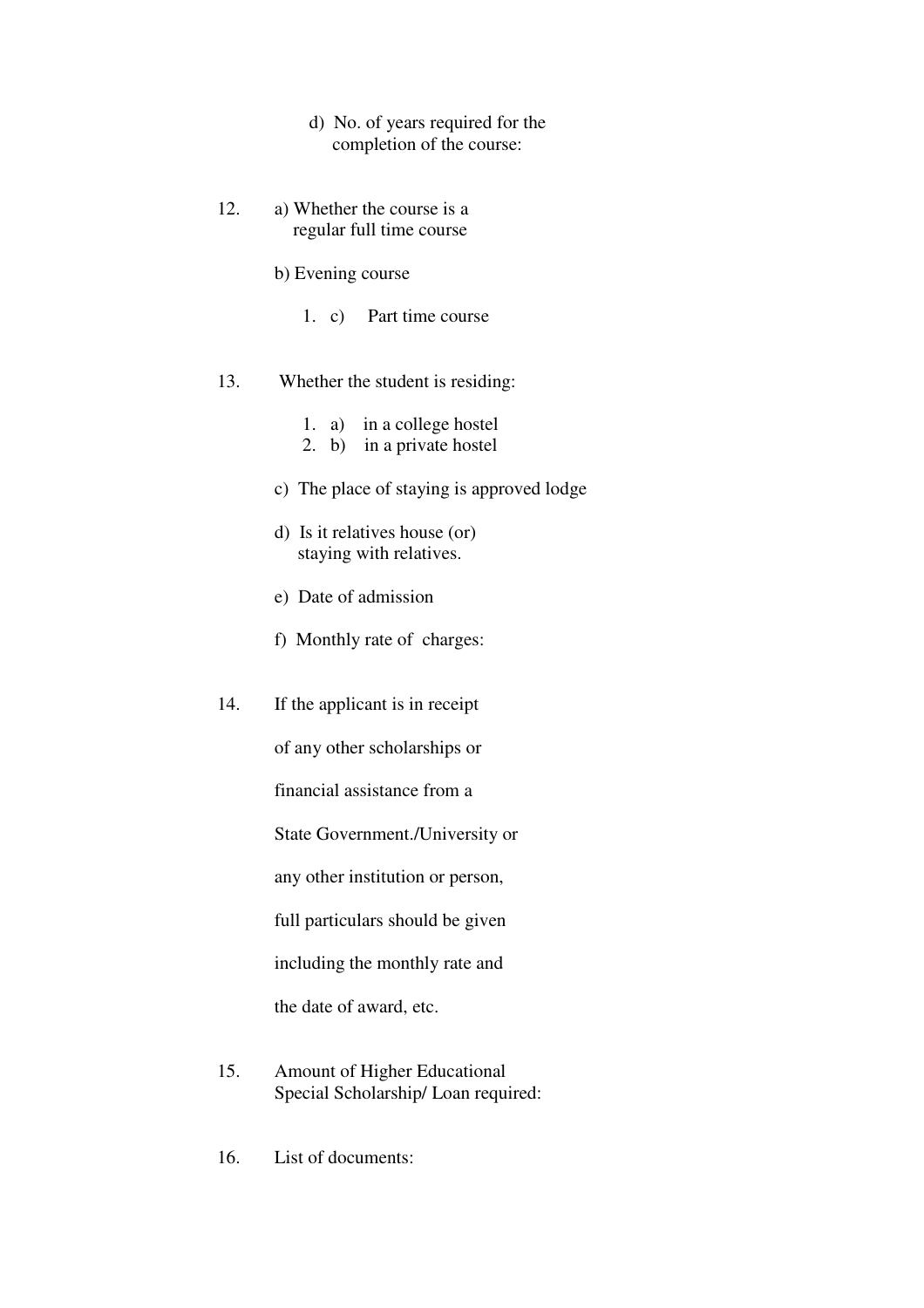- a) b) c) d) e)
- f)
- 1. 17) I hereby declare that the statements made by me in this application form are true to the best of my knowledge and belief. I further agree to abide by the terms and conditions of the award if I am selected for the Higher Educational Special Scholarship/Loan applied for.

# SIGNATURE OF THE STUDENT

# 1. **17. TO BE FILLED UP BY THE HEAD OF THE INSTITUTION:-**

a) If the student is a hosteller or day scholar.

b) If hosteller, the date of admission in the hostel.

c) Name of the hostel

d) If day scholar did he apply

for admission in the hostel and

refused admission for want of

accommodation.

- e) If the course is a regular full day course / Evening course / Part time course
- f) Monthly rate of Boarding / Lodging charges
	- 1. g) Cost of books.
	- 2. h) Cost of instruments
	- 3. i) Other items.

PLACE :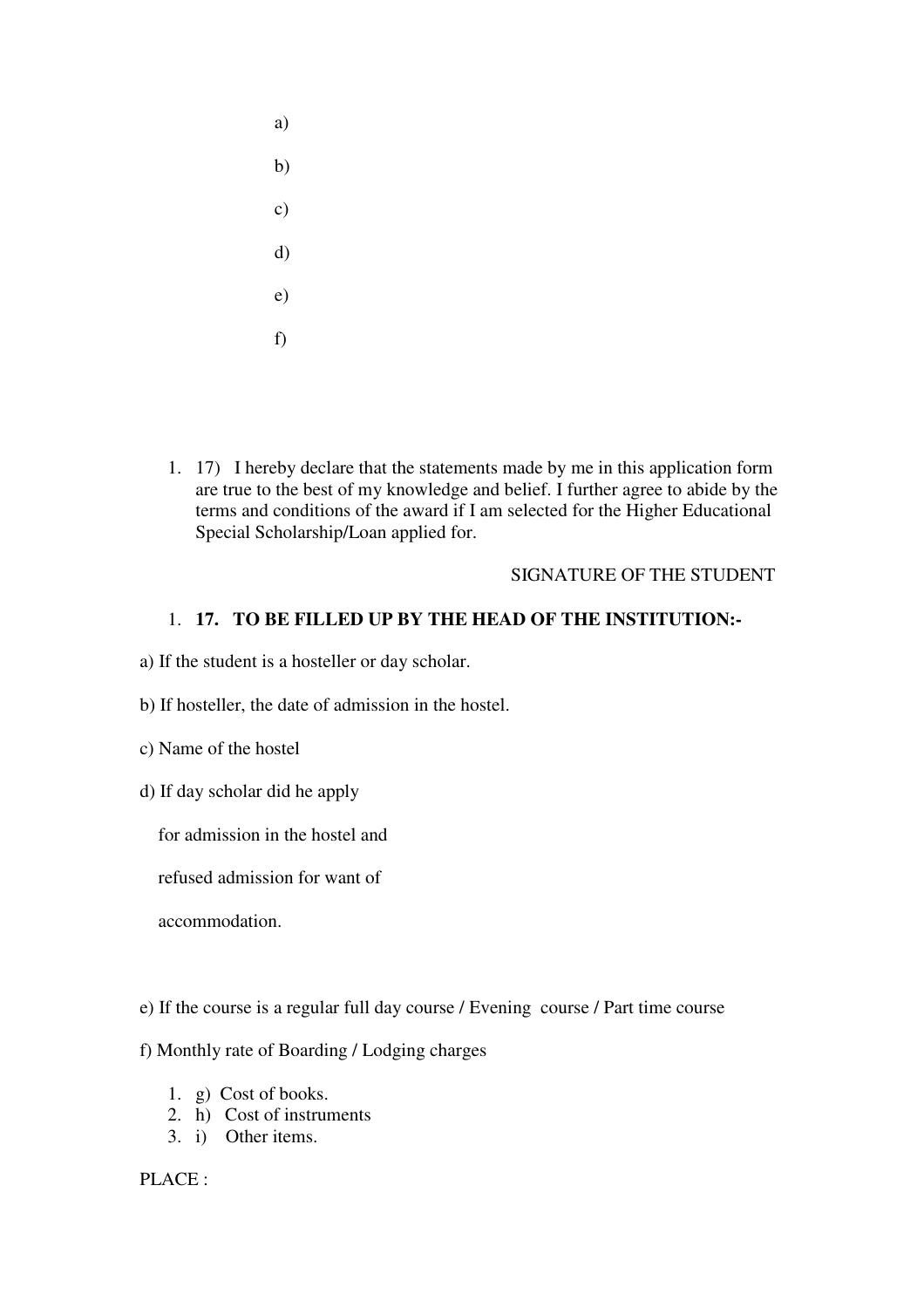DATED;

#### SIGNATURE OF THE WARDEN

#### NAME OF THE HOSTEL WITH SEAL.

# **18. (APPLICABLE TO CANDIDATE ALREADY ENROLLED IN AN INSTITUTION)**

Certified that Thiru/Tmt./Selvi .. . . . . . . . . . . . . . . . . . . . . . . . . . . . . .was admitted into my College/Institution (Name) . . . . . . . as a regular full time student in Class . . . . . . . . . . . . . . . . . . . . . . . . on 200

PLACE :

DATED :

# SIGNATURE OF THE HEAD OF THE INSTITUTION

(SEAL)

#### **APPENDIX- C**

This form is a specimen and similar form which may be typed must be submitted by each, scholar every year on the announcement of annual examination results through the Principal of the Institution last attached. This report must be forwarded to the District Adi Dravidar and Tribal Welfare Officer who is administering these awards.

\*\*\*

### **TAMIL NADU ADI DRAVIDAR AND TRIBAL WELFARE HIGHER EDUCATIONAL SPECIAL SCHOLARSHIP/ LOAN**

Annual Progress Report of the scholar for 200 ---- to 200---

- 1. Name of the scholar (in Block letters) :
- 2. Name of University/ Institution/ : College.
- 3. Name of Examination passed in : March- April 200----
- 4. Date on which the scholar's :

examination was over

(including practicals)

5. Class/Division secured (if only : grades are allotted the explanation of those grades as given in the marks sheet must attached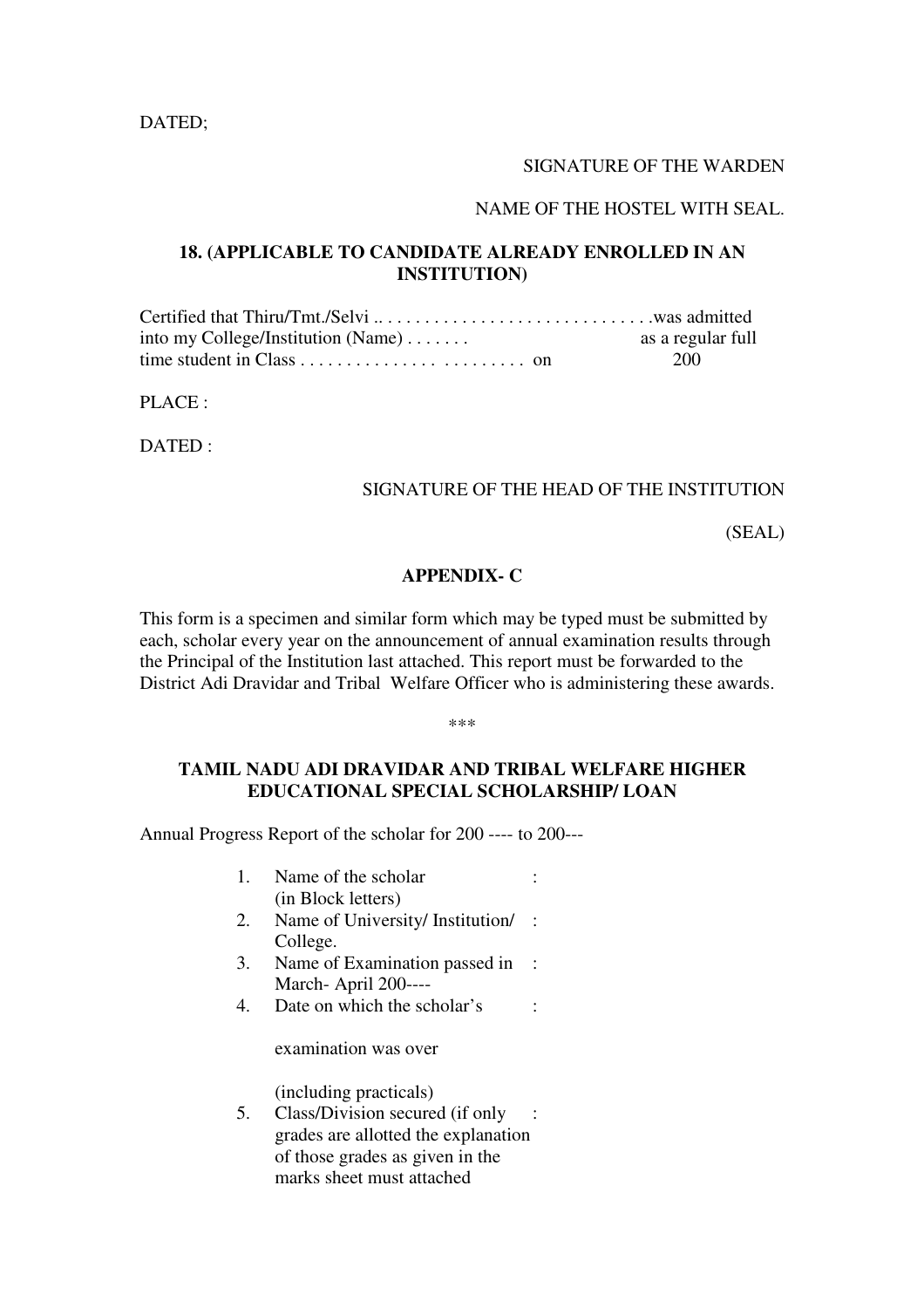| 6.        | Marks secured.                          |                |
|-----------|-----------------------------------------|----------------|
| 7.        | Percentage of marks                     |                |
| 8.        | Class to which promoted/                |                |
|           | Admitted during 200---                  |                |
| 9.        | Date of joining this class (If the      |                |
|           | class has not started, the likely       |                |
|           | date of start of the class)             |                |
| 10.       | Total duration of the course in         |                |
|           | which studying or to which              |                |
|           | admitted after passing the              |                |
|           | examination mentioned in Col.3.         |                |
| a)        | No. of years completed already          |                |
| b)        | No.of years yet to be completed         |                |
| $\circ$ ) | Period of course in the present         |                |
|           | year                                    |                |
| 11.       | Year in which the final university      |                |
|           | examination on completion of the        |                |
|           | full course will be held                |                |
| 12.       | Character and conduct of the            |                |
|           | scholar (General review)                |                |
| 13.       | Whether the scholar is in receipt       | $\ddot{\cdot}$ |
|           | of any scholarship/ Stipend /Free       |                |
|           | studentship/emolument etc. from         |                |
|           | any source except the Higher            |                |
|           | <b>Educational Special Scholarship;</b> |                |
|           | if so, the nature and amount of         |                |
|           | such scholarship $(s)$                  |                |
| 14        | A scholar can accept fee                |                |
|           | concession along with Tamil             |                |
|           | Nadu Adi Dravidar and Tribal            |                |
|           | Welfare Higher Educational              |                |
|           | Special Scholarship/Loan.               |                |
|           | Specific recommendations of the         |                |
|           | Principal/Head of the institution/      |                |

etc. for the continuation of the Tamil Nadu Adi Dravidar and Tribal Welfare Higher Educational Special Scholarship/Loan.

SIGNATURE

(FULL NAME OF THE PRINCIPAL OR HEAD OF THE INSTITUTION)

# DESIGNATION: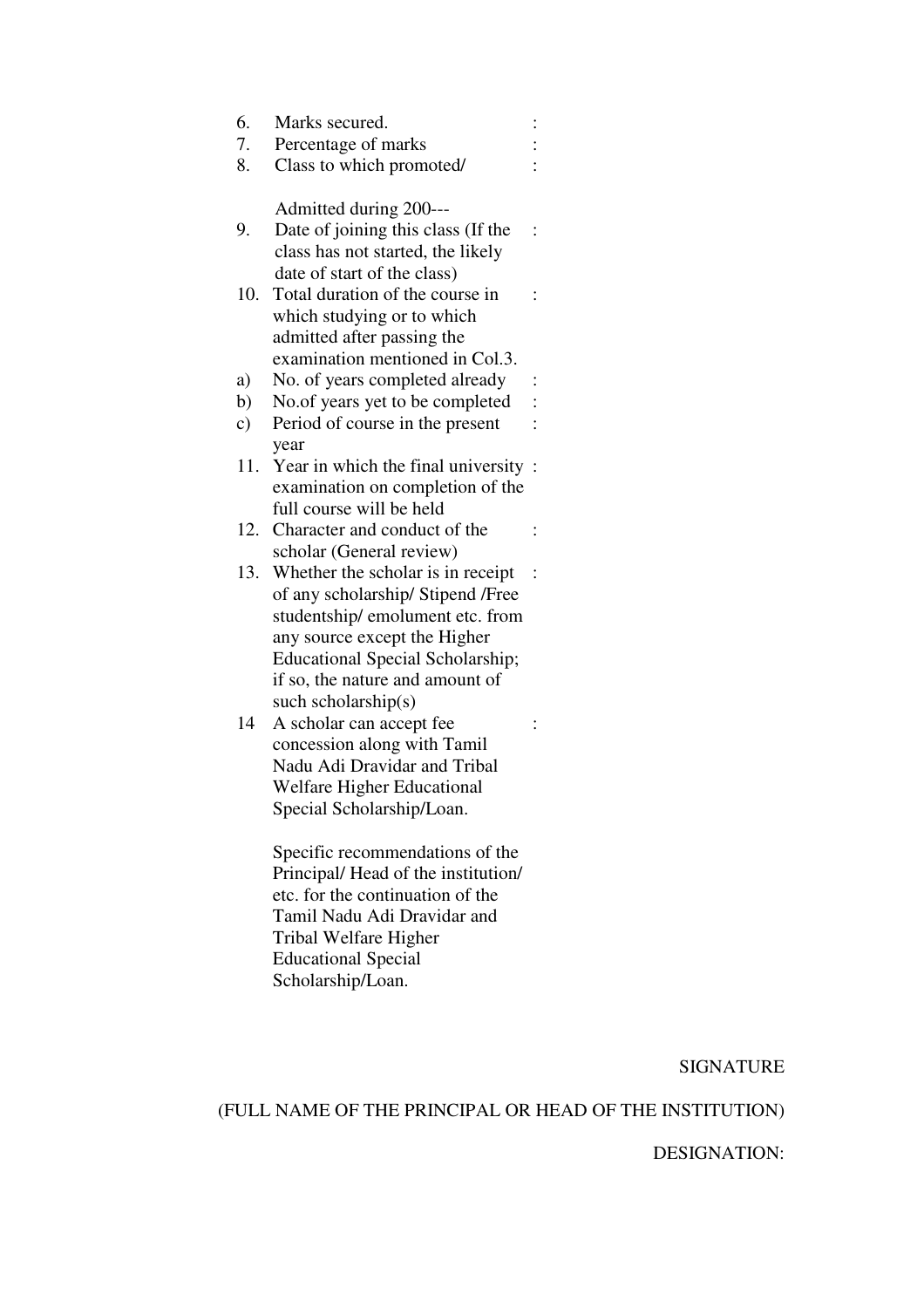PLACE:-----------

DATED:-----------

# **CASTE, INCOME AND CITIZENSHIP CERTIFICATE**

Note:

- 1. (i) This Certificate is to be submitted along with the application by only those applicants who belong to the Scheduled Caste/the Scheduled Tribe/ the Scheduled Caste Converts.
- 2. (ii) The Certificate should be signed either by a Member of Parliament belonging to Tamil Nadu or a Member of State Legislative Assembly or council to the residents within his Constituency or Chairman of Municipal Council or Chairman Panchayat Union Council or a Honorary Magistrate to the residents within his jurisdiction or a Municipal Commissioner or an Officer of the Revenue Department not lower Rank than a Deputy Tahsildar or Sub-Magistrate of District Welfare Officer or an Inspector of Police or a Block Development Officer or a Gazetted Officer of State Government.
- 3. (iii) This certificate is a very important document and the scholarship is awarded mainly on the Basis of this certificate. The issuing authority is therefore advised to issue this certificate with due caution so that the scholarship really goes to the student who actually belongs to either of the classes specified above.

Certify to the best of my knowledge that-

| is a citizen of India, and belong to the |  |
|------------------------------------------|--|
|                                          |  |

| 3. His / her father / guardian / Husband is a permanent resident of village |  |
|-----------------------------------------------------------------------------|--|

4. The total annual income from all sources of both the parents Guardian/husband in the preceding year ending 31 March in 200 is Rs.. . . . . . . . . . . . . . .

Signature: . . . . . . . . . . . .

Name (in block letters) . . . . . . .

Designation . . . . . . . . . . . . . . . .